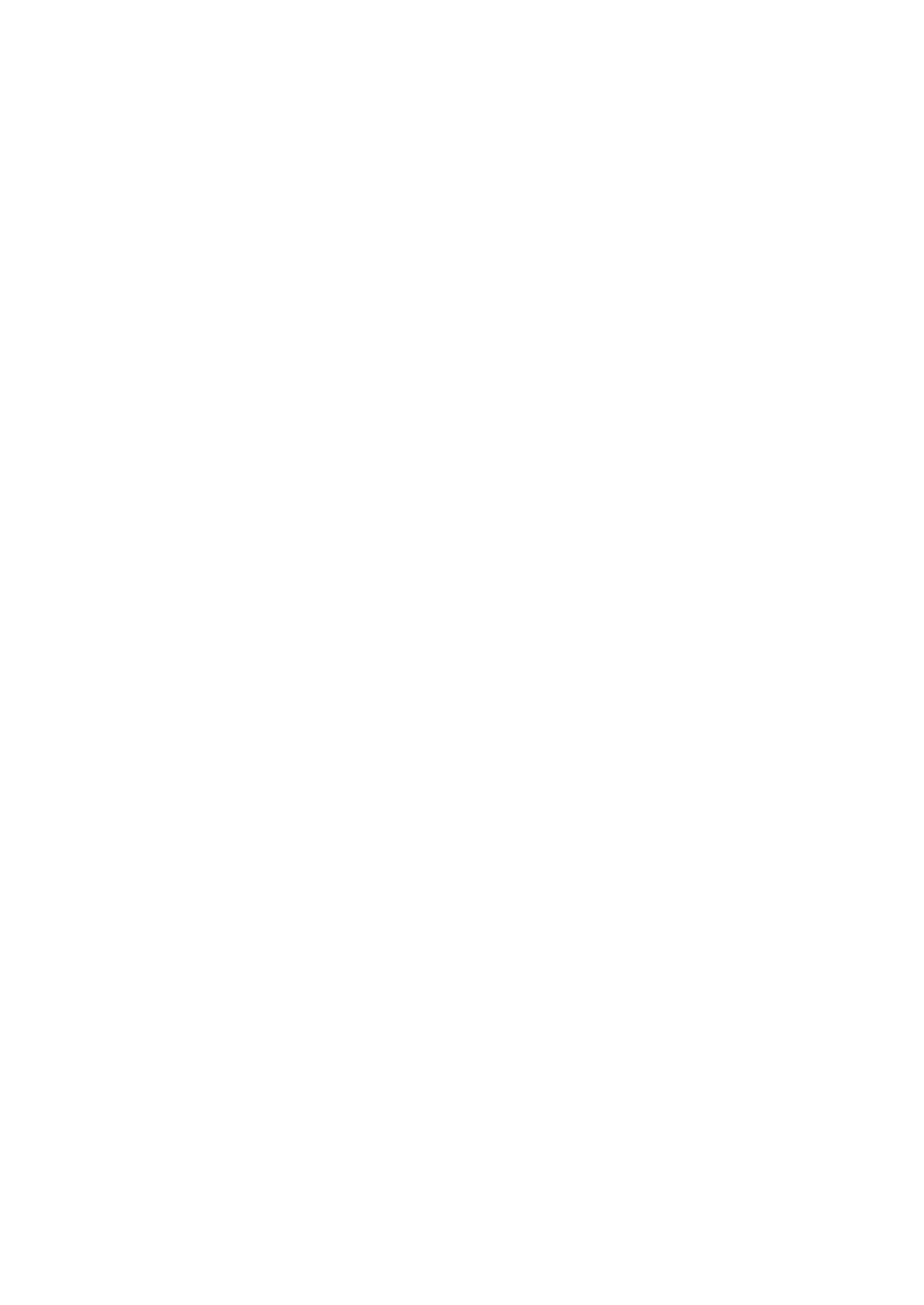1. On 8 March 2002, the Dispute Settlement Body (the "DSB") adopted the Appellate Body Report<sup>1</sup> and the Panel Report<sup>2</sup>, as modified by the Appellate Body Report, in *United States* – *Definitive Safeguard Measures on Imports of Circular Welded Carbon Quality Line Pipe from Korea* ("*US – Line Pipe*"). 3 At the DSB meeting of 5 April 2002, the United States informed the DSB, pursuant to Article 21.3 of the *Understanding on Rules and Procedures Governing the Settlement of Disputes* (the "DSU"), that it would implement the recommendations and rulings of the DSB in this dispute in a manner that respects its obligations and that it would require a "reasonable period of time" to do so, pursuant to the terms of Article 21.3 of the DSU. <sup>4</sup>

2. In view of the parties' inability to reach an agreement on the period of time reasonably required for implementation of those recommendations and rulings, Korea requested, in a letter dated 29 April 2002, that such period be determined by binding arbitration pursuant to Article 21.3(c) of the DSU $<sup>5</sup>$ </sup>

3. In the absence of an agreement between the parties on the appointment of an arbitrator within 10 days after referring the matter to arbitration, Korea requested, in a letter dated 13 May 2002, the Director-General of the World Trade Organization (the "WTO") to appoint the arbitrator, as provided for in footnote 12 to Article 21.3(c) of the DSU. After consultations with the parties, the Director-General decided, on 23 May 2002, to appoint me as the arbitrator in this matter.  $6\degree$  On the same day, the parties were informed of my acceptance of the designation as arbitrator.

4. In subsequent letters to me, the parties indicated that they agreed to extend the deadline for completion of the arbitration to 12 July 2002. Notwithstanding this extension of the 90-day time period stipulated in Article 21.3(c) of the DSU, the parties confirmed that the arbitration award shall be deemed to be an award issued under Article 21.3(c) of the DSU.<sup>7</sup>

5. Written submissions were received from the United States and Korea on 3 June 2002, and an oral hearing was held on 12 June 2002.

6. By joint letter of 12 July 2002, the parties requested that I delay the issuance of the award until 22 July 2002, in order to allow time for additional bilateral discussions. The parties also

l

<sup>1</sup>Appellate Body Report, WT/DS202/AB/R, adopted 8 March 2002.

<sup>&</sup>lt;sup>2</sup>Panel Report, WT/DS202/R, adopted 8March 2002, as modified by the Appellate Body Report, WT/DS202/AB/R.

 $3WT/DS202/13$ .

<sup>4</sup>WT/DSB/M/122.

 $5$ WT/DS202/14.

 $6$ WT/DS202/16.

<sup>7</sup>Korea's letter of 30 May 2002; United States' letter of 3 June 2002.